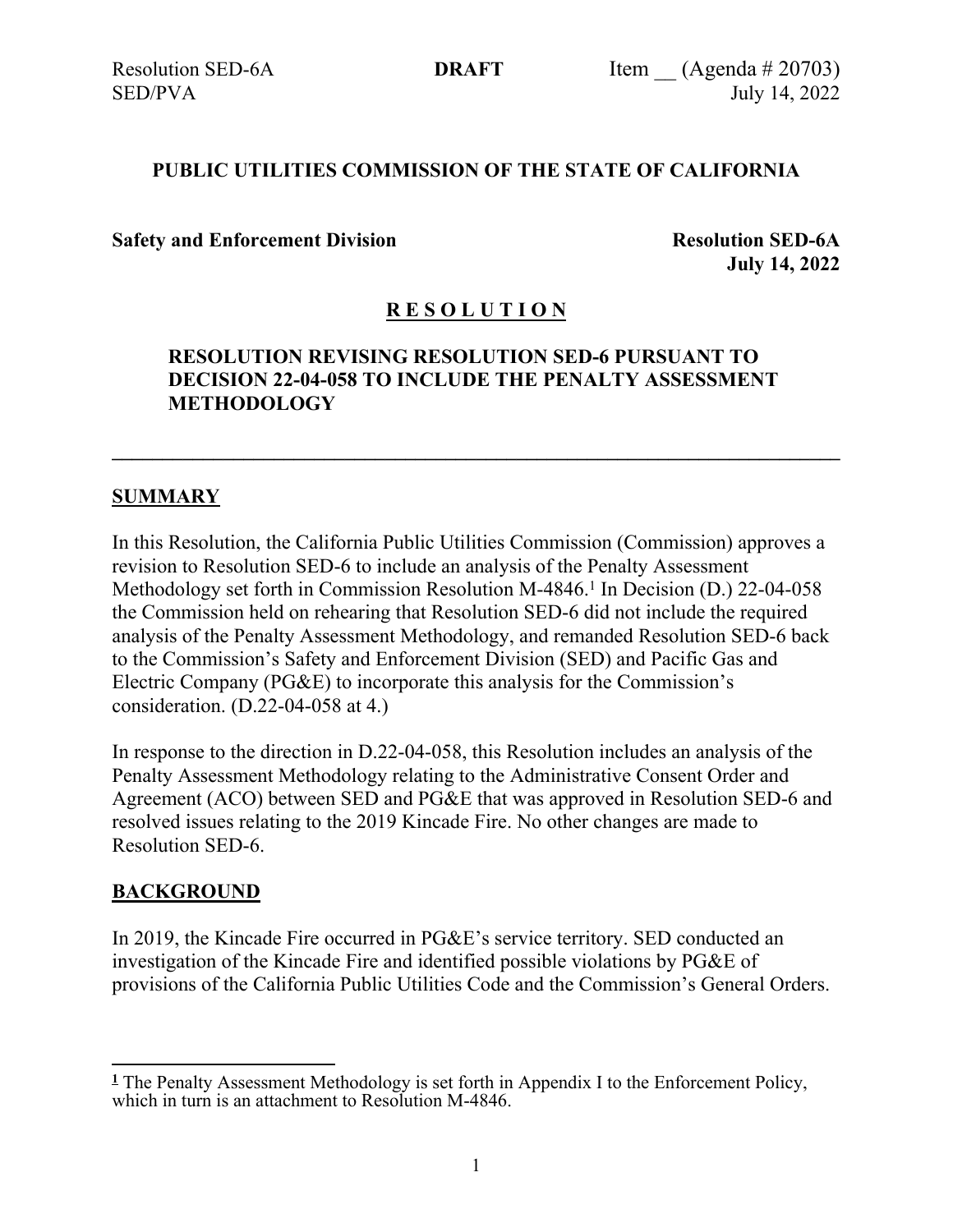Resolution M-4846, issued in November 2020, adopted the Commission Enforcement and Penalty Policy (Enforcement Policy) and authorized Commission staff to negotiate and propose an Administrative Consent Order to resolve an enforcement matter, subject to review and consideration by the Commission. SED and PG&E executed an Administrative Consent Order and Agreement (ACO) that resolved all issues related to SED's investigations of the 2019 Kincade Fire.

The ACO relating to the 2019 Kincade Fire was presented to the Commission for its approval via Resolution SED-6. On December 9, 2021, the Commission issued Resolution SED-6, approving the ACO. The Utility Reform Network (TURN) filed an application for rehearing of Resolution SED-6, alleging multiple legal errors. In D.22-04-058, the Commission denied all but one of TURN's claims. The one issue on which the Commission granted rehearing was Resolution SED-6's failure to include an analysis of the Penalty Assessment Methodology, which the Commission found to be required under the Commission's Enforcement Policy. (D.22-04-058 at 3-4.)

Accordingly, this Resolution provides an analysis of the Penalty Assessment Methodology applicable to Resolution SED-6.

## **DISCUSSION**

According to D.22-04-058, the Penalty Assessment Methodology sets forth five factors that staff and the Commission must consider in determining the amount of a penalty for each violation: "[S]everity or gravity of the offense, conduct of the regulated entity, financial resources of the regulated entity, totality of the circumstances in furtherance of the public interest, and role of precedent." (D.22-04-058 at 4.) Those factors were not expressly addressed in Resolution SED-6, and accordingly are addressed here.

## **A. Severity or Gravity of the Offenses**

The Commission has stated that the severity of the offense includes several considerations, including economic harm, physical harm, and harm to the regulatory process.

# **1. Physical and Economic Harm**

The Commission has described the physical and economic harm criteria as follows:

Economic harm reflects the amount of expense which was imposed upon the victims. In comparison, violations that cause actual physical harm to people or property are generally considered the most severe, followed by violations that threaten such harm.**<sup>2</sup>**

**<sup>2</sup>** Enforcement Policy at 16.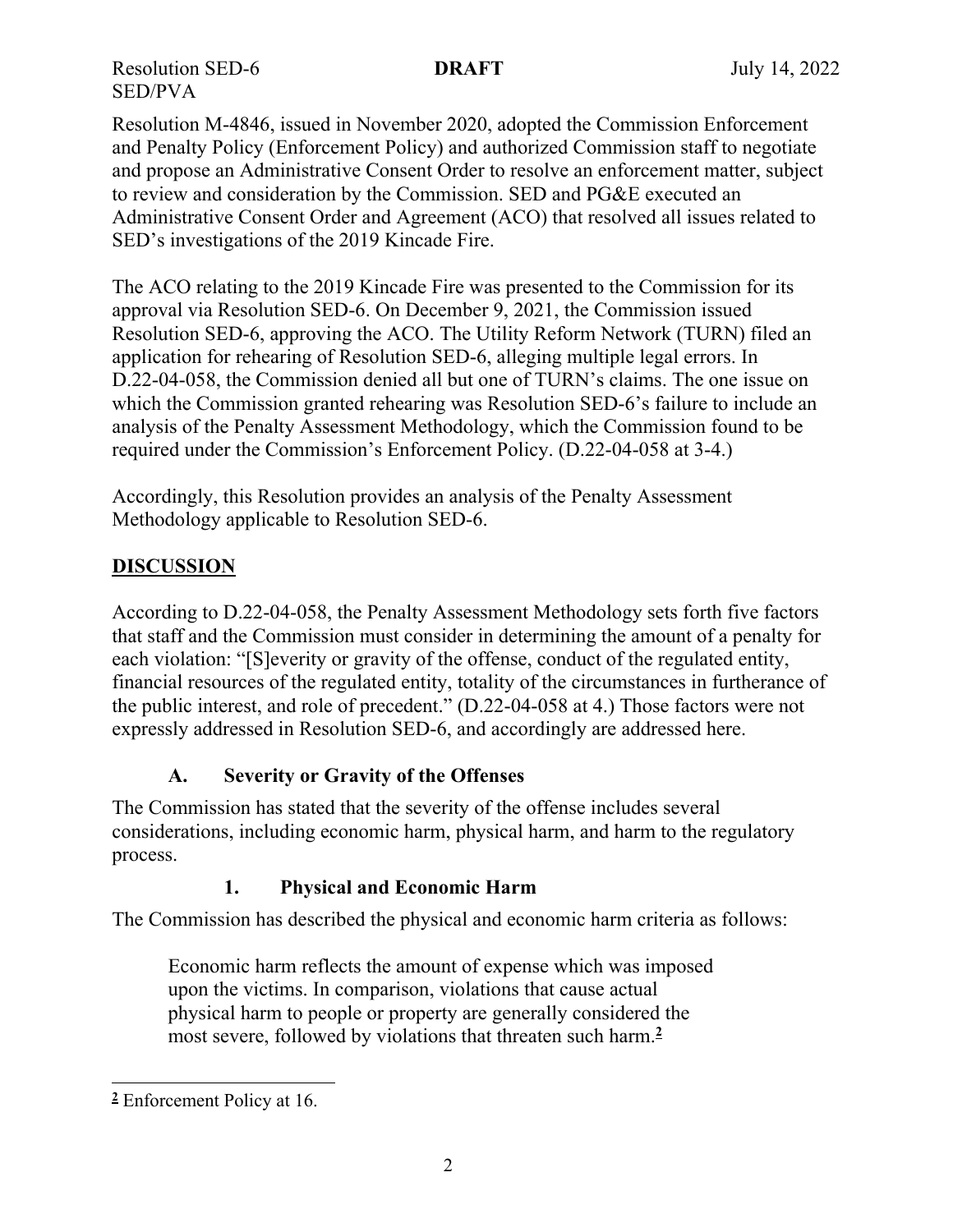The Kincade fire burned over 75,000 acres of land, destroyed approximately 374 structures, damaged approximately 60 buildings, and injured four firefighters before it was fully contained. PG&E did not contest CAL FIRE's determination that the Kincade Fire was caused by PG&E's electrical transmission lines. The ACO acknowledged and reflected the significant physical and economic harm arising from the Kincade Fire.

# **2. Harm to the Regulatory Process**

As part of the severity of the offense factor, the Commission has described the harm to the regulatory process criterion as follows:

"Every public utility shall obey and comply with every order, decision, direction, or rule made or prescribed by the Commission in the matters specified in this part, or any other matter in any way relating to or affecting its business as a public utility, and shall do everything necessary or proper to secure compliance therewith by all of its officers, agents, and employees." (Public Utilities Code §702).

Such compliance is essential to the proper functioning of the regulatory process. For this reason, disregarding a statutory or Commission directive, regardless of the effects on the public, will be accorded a high level of severity.**<sup>3</sup>**

There were no allegations of Rule 1.1 violations and no allegations of other ethical violations or any deliberate misconduct associated with the Kincade Fire. PG&E complied with SED during the investigation of the Kincade Fire and in the negotiation and presentation of the ACO. Accordingly, this was not a significant factor in determining the basis for the penalty imposed pursuant to the ACO.

# **B. The Conduct of the Utility**

In describing the conduct of the utility aspect of the reasonableness analysis, the Commission has recognized the utility's conduct in: (1) preventing the violation; (2) detecting the violation, and (3) disclosing and rectifying the violation.**<sup>4</sup>**

This was the primary area of disagreement between the parties. SED alleged that PG&E violated Public Utilities (PU) Code section 451 and Commission General Order (GO) 95, Rules 31.1 and 31.6 in its maintenance of its Geysers #9 transmission line, and that PG&E failed to prevent, detect, disclose and rectify those violations. PG&E contends that it followed the requirements of PU Code section 451 and GO 95 when maintaining the Geysers #9 line prior to the Kincade Fire.

**<sup>3</sup>** Enforcement Policy at 17.

**<sup>4</sup>** Enforcement Policy at 17.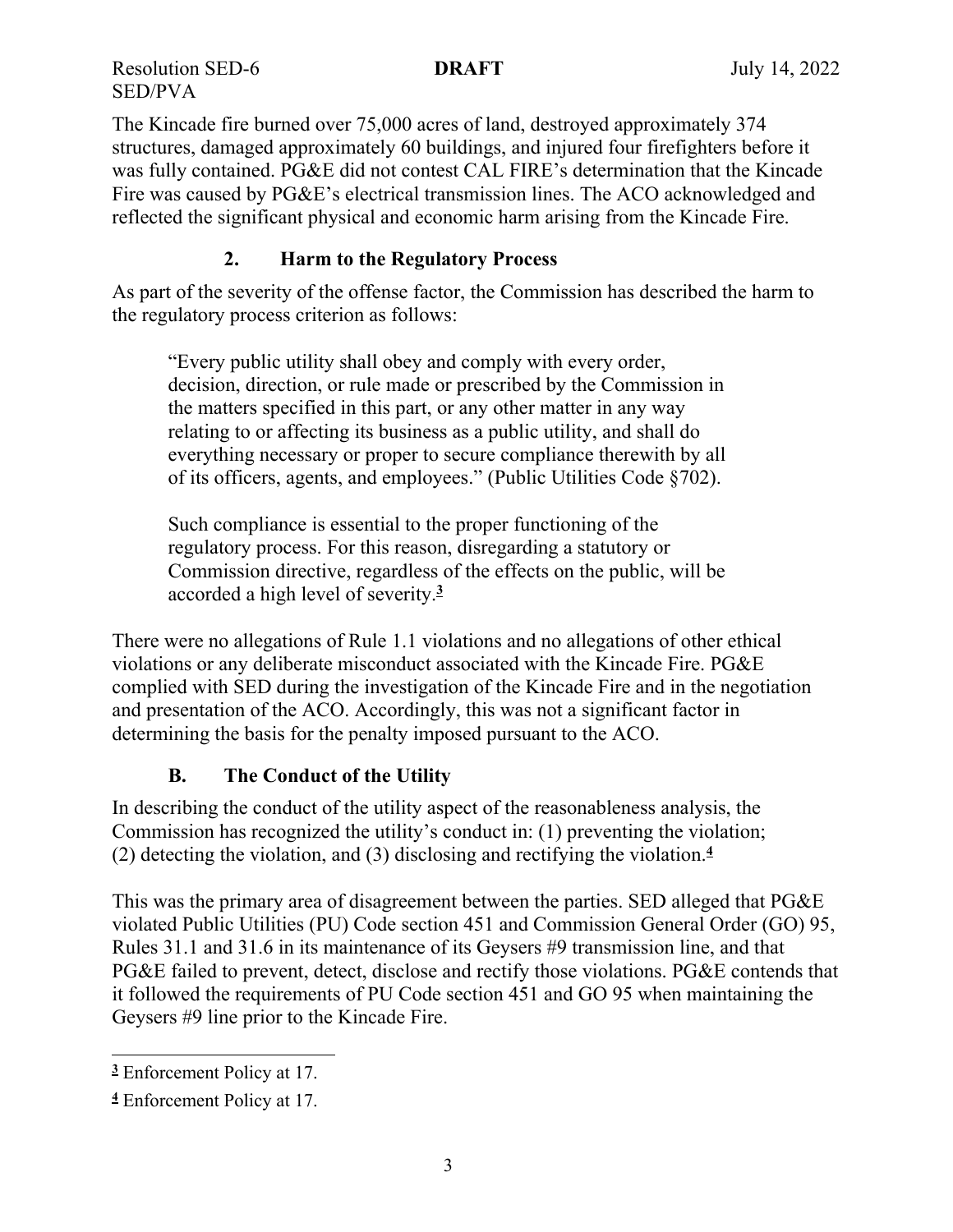Accordingly, the details of this factor, such as the parties' evaluations of their respective litigation risk, were the focus of negotiations subject to the confidentiality provisions of Commission Rule 12.6, and are not described here. This is consistent with the Enforcement Policy, which states:

The Policy does not list the full range of considerations that may be relevant to negotiating a proposed settlement. However, the following general considerations should be evaluated as part of any proposed settlement to be submitted for Commission review: 1. Equitable factors; 2. Mitigating circumstances; 3. Evidentiary issues; and 4. Other weaknesses in the enforcement action that the division reasonably believes may adversely affect the ability to obtain the calculated penalty. (Enforcement Policy at 15.)

Nevertheless, PG&E's conduct in preventing the violation, detecting the violation, and disclosing and rectifying the violation were expressly considered in negotiating and resolving the ACO.

In response to the Kincade Fire and pursuant to the ACO, PG&E removed the final three spans of the Geysers #9 and has expedited its efforts to de-energize, ground, and remove transmission lines with no foreseeable future use. SED will monitor PG&E's progress in removing those transmission lines to further reduce the future risk of catastrophic wildfires.

## **C. Financial Resources of the Utility**

The Commission has described this criterion as follows:

Effective deterrence also requires that staff recognize the financial resources of the regulated entity in setting a penalty that balances the need for deterrence with the constitutional limitations on excessive penalties. . . . If appropriate, penalty levels will be adjusted to achieve the objective of deterrence, without becoming excessive, based on each regulated entity's financial resources.<sup>5</sup>

PG&E provided SED with information about its financial resources over the course of its negotiations leading to the ACO, and SED took that into consideration. According to PG&E, its recent reemergence from Chapter 11 bankruptcy proceedings and settlement agreements to pay monetary penalties relating to fires has affected its financial situation and its ability to pay monetary penalties. PG&E's current financial situation is characterized by sub-investment grade corporate credit ratings, weak credit metrics, and a

**<sup>5</sup>** Enforcement Policy at 19.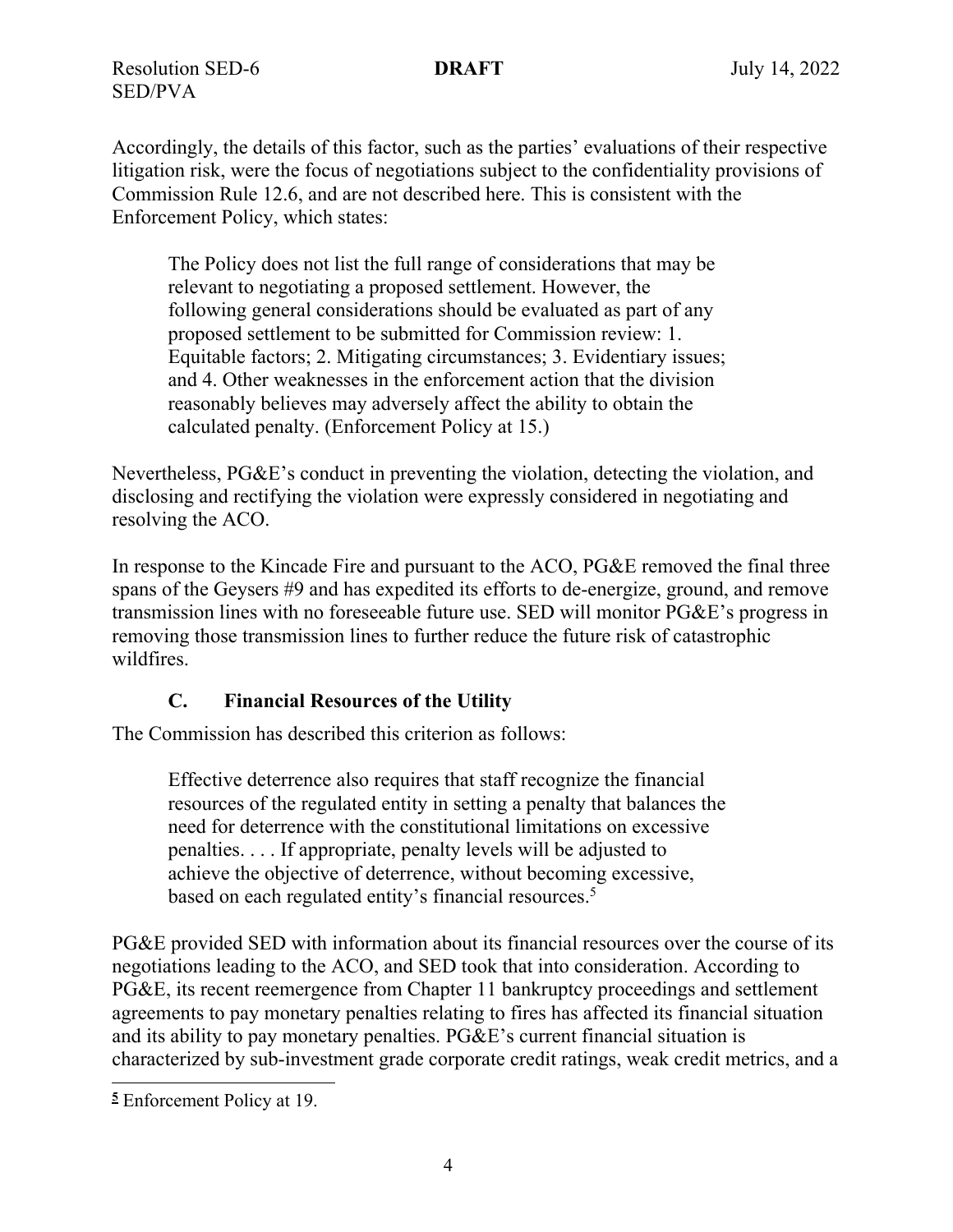restriction on the ability of its parent company to pay dividends to its common shareholders. PG&E's corporate, or issuer, rating is BB- by S&P, and Ba2 by Moody's. (The Moody's rating is equivalent to a BB "flat" rating on the S&P scale.) PG&E's poor credit ratings and weak credit metrics are driven by the high business risk in California, as well as by the high debt levels that PG&E incurred in order to execute the Plan of Reorganization in 2020.

PG&E's financial situation is highly atypical of regulated utilities that virtually all pay dividends and have credit ratings solidly in the investment grade category. As a result, PG&E's financial situation remains challenged as it strives to improve its cash flows and restore its financial health in the coming years. PG&E's financial resources remain constrained by the need to use its cash to fund new utility infrastructure investment, and also to reduce its high level of debt. Cash used to pay penalties is cash that otherwise could be used to pay down debt, a major step in improving PG&E's credit metrics and ultimately improving its credit ratings which would benefit customers through lower financing costs of infrastructure.

The Commission itself is aware of most of the details of PG&E's significant financial obligations, but for clarity they are summarized here. PG&E has entered into settlement agreements in other venues pursuant to which it has total financial obligations of \$25.5 billion to settle claims related to the 2017 and 2018 wildfires as part of its Plan of Reorganization. In addition, the Commission's approval of the Settlement of the 2017 and 2018 Wildfire OII, with modifications, imposed additional penalties on PG&E of \$2.137 billion (with \$200 million permanently suspended). Further, PG&E has entered into settlement agreements with the Sonoma District Attorney under which it has total financial obligations of \$20.25 million to settle the civil complaint relating to the Kincade Fire and with the District Attorneys of Plumas, Lassen, Tehama, Shasta, and Butte Counties under which it has total financial obligations of \$34.75 million to settle civil complaints relating to the Dixie and Fly Fires filed by those district attorneys.

The \$125 million combination of amounts for which PG&E will pay penalties or not seek rate recovery pursuant to the ACO is reasonable and appropriate in light of PG&E's financial condition.

### **D. Totality of Circumstances in Furtherance of Public Interest**

The Commission has described this criterion as follows:

Setting a penalty at a level that effectively deters further unlawful conduct by the regulated entity and others requires that staff specifically tailor the package of sanctions, including any penalty, to the unique facts of the case. Staff will review facts that tend to mitigate the degree of wrongdoing as well as any facts that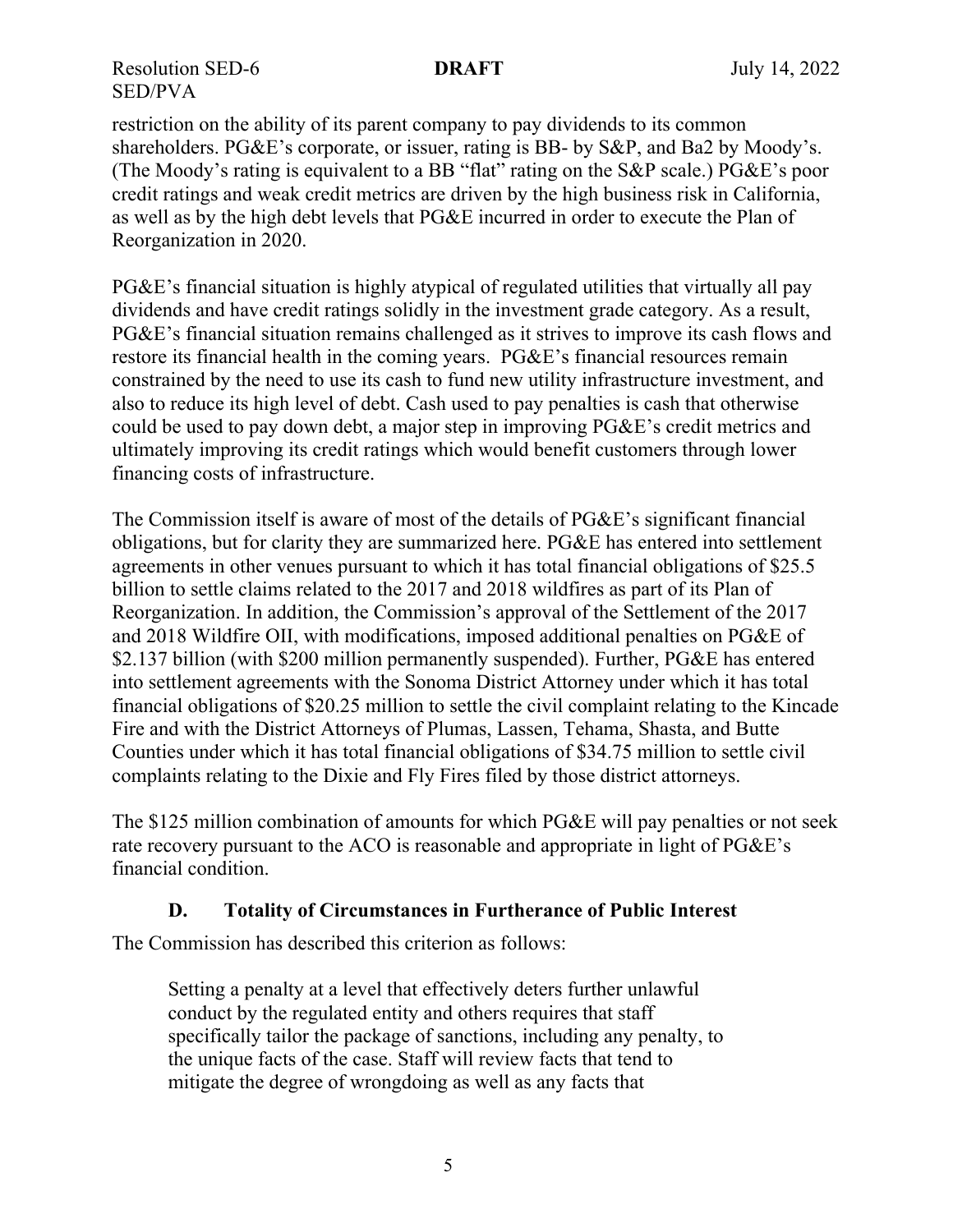exacerbate the wrongdoing. In all cases, the harm will be evaluated from the perspective of the public interest.

An economic benefit amount shall be estimated for every violation. Economic benefit includes any savings or monetary gain derived from the act or omission that constitutes the violation.**<sup>6</sup>**

In SED's estimation, PG&E derived relatively minimal "economic benefit" in the form of cost savings or monetary gain as a result of the act or omission that constituted the violation. The package of sanctions, including remedial actions and a monetary penalty, were tailored to the unique facts of this case.

The totality of the circumstances in furtherance of public interest supports approval of the ACO. First, it provides a significant resolution of the issues identified here. PG&E agrees to pay \$40 million in penalties and not seek rate recovery for \$85 million in shareholderfunded costs for removal of permanently abandoned transmission lines. By reaching a settlement, SED and PG&E have implicitly agreed that the total shareholder cost of \$125 million is not constitutionally excessive.

Second, with an appropriate resolution having been reached, it is in the public interest to resolve this proceeding now. The ACO obviates the need for the Commission to adjudicate the disputed facts, alleged violations, and appropriate penalty. Approval of the ACO promotes administrative efficiency so that the Commission and parties are not required to expend substantial time and resources on continued litigation for a matter that has been satisfactorily resolved.

### **E. Consistency with Precedent**

The Commission has described the role of precedent as follows:

Penalties are assessed in a wide range of cases. The penalties assessed in cases are not usually directly comparable. Nevertheless, when a case involves reasonably comparable factual circumstances to another case where penalties were assessed, the similarities and differences between the two cases should be considered in setting the penalty amount.**<sup>7</sup>**

The ACO is reasonable when compared to the outcome of other settlements and outcomes in Commission proceedings. The following are examples of approved settlements and enforcement decisions involving electric utilities and safety issues.

**<sup>6</sup>** Enforcement Policy at 19.

**<sup>7</sup>** Enforcement Policy at 21.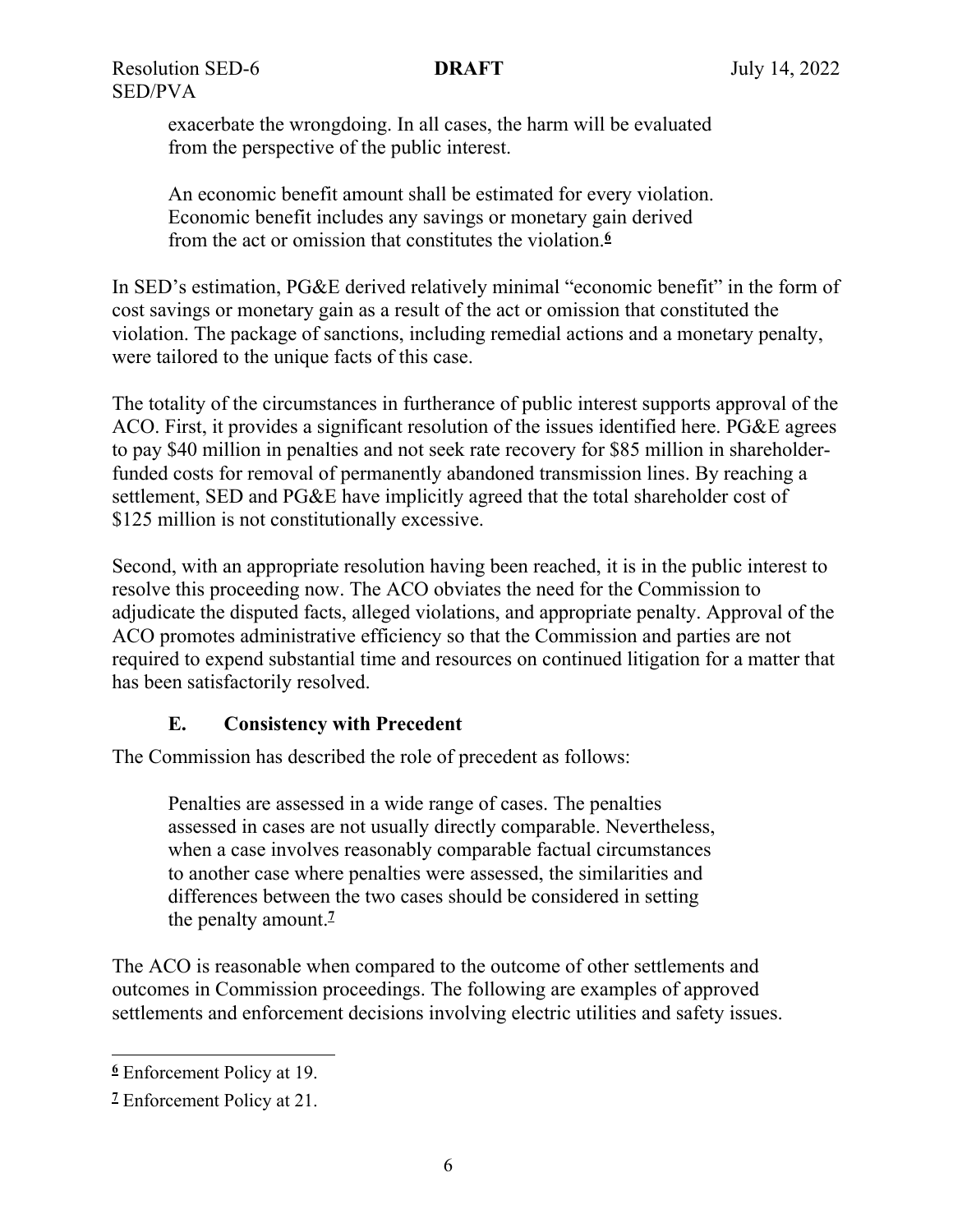### **1. Long Beach Power Outages OII Decision (D.17-09-024)**

In this proceeding, the CPUC approved a settlement between Southern California Edison Company ("SCE") and SED related to multiple power outages on SCE's secondary network system, which serves Long Beach. The electric facility failures caused fires in several underground structures and explosions. No fatalities or injuries resulted from the power outages. SED alleged, among other things, that (1) SCE violated PU Code §§ 451 and 768.6 and GO 128, for failing to properly maintain, inspect, and manage the electrical system in Long Beach; (2) SCE violated a commitment to an earlier settlement by failing to provide accurate estimates of service restoration times during outages; and (3) the violations that caused or contributed to the power outages that resulted in fires, explosions, and property damage endangered the safety of the public. Under the settlement, SCE admitted to violations of Rule 17.1 of GO 128 and PU Code § 451. SCE agreed to pay a penalty of \$4 million to the General Fund. SCE also agreed to perform \$11 million worth of corrective actions, designed to prevent future outages, at shareholder expense.

### **2. Huntington Beach Underground Vault OII Decision (D.17-06-028)**

In this proceeding, the CPUC approved a settlement between SCE and SED related to an accident that resulted in the death of an employee of SCE's subcontractor. The employee died as a result of inadvertently removing an energized dead-break elbow while preparing underground cables for testing. SED alleged that SCE had, among other things, (1) delegated its safety responsibilities to the subcontractor in violation of California law; (2) failed to ensure that contractors and subcontractors performed their work safely, in violation of PU Code § 451 and Rule 17.1 of GO 128; and (3) refused to submit its investigation report and the documents reviewed in its investigation. Under the settlement, SCE admitted that it failed to identify unsafe practices and failed to prevent the accident. SCE did not "expressly admit" responsibility for "ensuring" contractor safety. SCE agreed to pay a fine of \$2.01 million to the General Fund and to implement safety enhancements, including: (1) improving processes for evaluating contractors and subcontractors; (2) increased oversight and observation over SCE representatives or their designees performing contracted field work; (3) performing Contractors Safety Quality Assessments; and (4) hiring personnel with special safety training to conduct field observations and assessments of Tier 1 contractors.

## **3. Kern Power Plant OII Decision (D.15-07-014)**

In this proceeding, the CPUC approved a settlement between PG&E, Bayview / Hunters Point Community Legal, and SED related to a fatality at the decommissioned Kern Power Plant. The fatality occurred when a subcontractor of PG&E demolished an unused fuel oil tank. SED alleged that PG&E had: (1) failed to maintain a safe system; (2) improperly delegated its duty to maintain a safe system to a third-party contractor; (3) failed to adequately investigate incidents to identify and implement corrective actions; and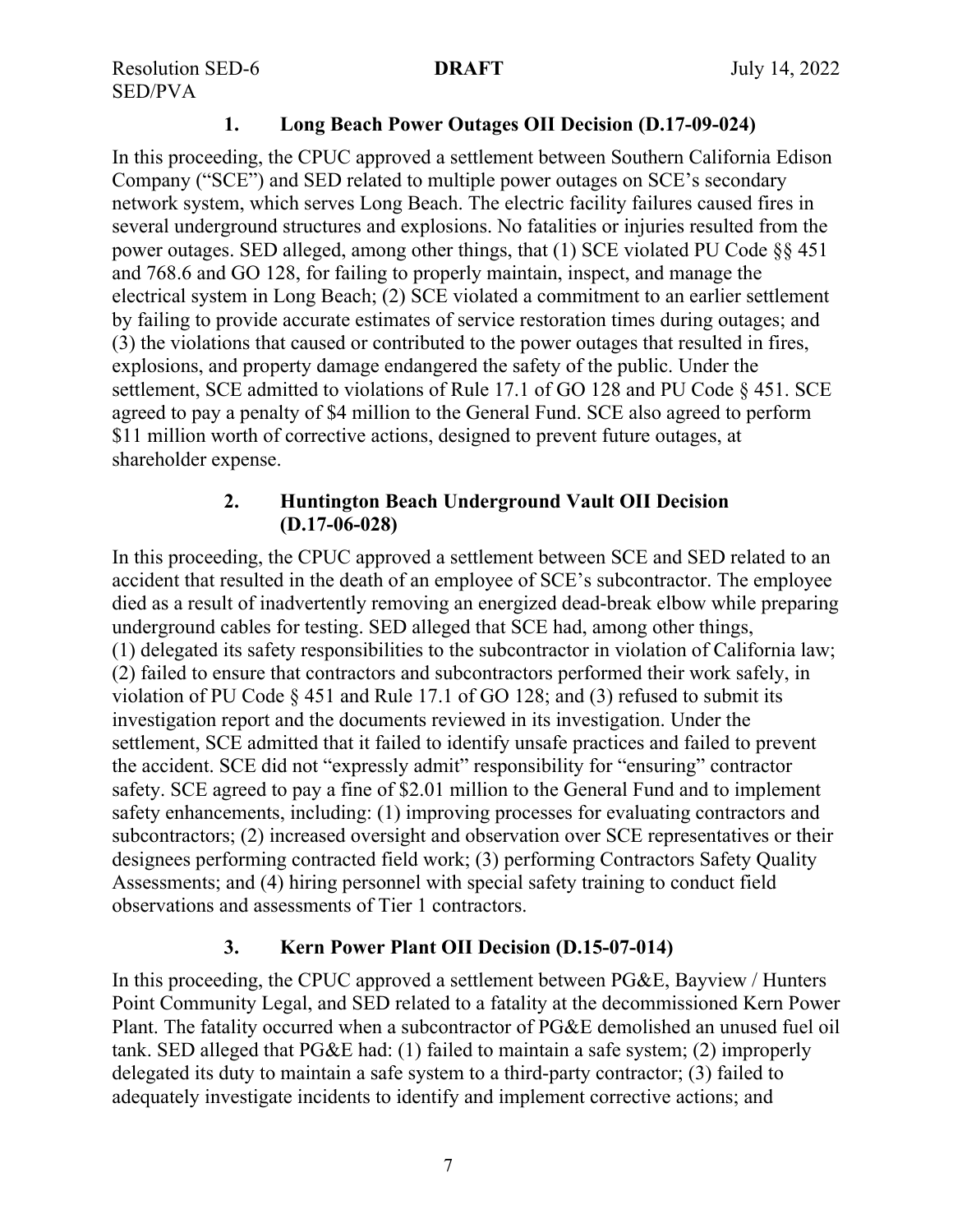(4) violated PU Code § 451 by failing to furnish and maintain equipment and facilities to promote the safety of the public. Under the settlement, PG&E admitted that, due to a lack of expertise in power plant demolition, it attempted to transfer primary responsibility for safety and safety oversight to a contractor to demolish the fuel oil tank at Kern Power Plant. PG&E also admitted that it had not verified the safety data from the hired contractor and that the onsite representative did not have formal training in safety management and risk assessment. Under the settlement, PG&E agreed to pay \$5,569,313 in shareholder penalties, which consisted of \$3,269,313 in ratemaking offsets that benefit customers and \$2.3 million in fines paid to the General Fund. PG&E also agreed to implement a Corrective Action Plan to improve safety at PG&E on a company-wide basis. The Corrective Action Plan included a Contractor Safety Program and an Enterprise Causal Evaluation Standard.

#### **4. Malibu Canyon Fire OII Decision – Settlement 1 (D.12-09-019)**

In this proceeding, the CPUC approved a settlement between AT&T, Sprint, Verizon Wireless (the "Settling Respondents"), and SED related to three utility poles that fell during a Santa Ana windstorm and ignited the Malibu Canyon Fire. The poles were jointly owned by SCE, AT&T, Sprint, Verizon Wireless, and NextG. The power lines on the poles were owned and operated by SCE. There were no reported injuries or fatalities. SED alleged, among other things, that (1) one of the felled poles that ignited the Malibu Canyon Fire was overloaded in violation of GO 95 and PU Code § 451; (2) the safety factor of replacement poles did not meet the requirements of GO 95 for new construction; and (3) the Settling Respondents violated Rule 1.1 by submitting accident reports, data responses, and written testimony that contained incorrect information. The Settling Respondents denied all of SED's allegations. Ultimately, the Settling Respondents agreed to pay \$12 million (divided equally between the three Settling Respondents). Of the \$12 million, \$6.9 million was to be allocated to the General Fund and \$5.1 million to the Enhanced Infrastructure and Inspection Fund ("EIIF"), established pursuant to the settlement agreement. Funds paid to the EIIF were to be used to strengthen utility poles in Malibu Canyon and to conduct a statistically valid survey of joint-use poles in the service territory for compliance with GO 95. Any funds leftover from the EIIF would revert to the General Fund.

#### **5. Malibu Canyon Fire OII Decision – Settlement 2 (D.13-09-026)**

In the above-referenced Malibu Canyon Fire proceeding, the CPUC also approved a settlement between NextG Networks of California, Inc. ("NextG") and SED. SED alleged the same violations of GO 95, PU Code § 451, and Rule 1.1. Under the settlement, NextG admitted noncompliance with GO 95, PU Code § 451, and Rule 1.1. NextG agreed to pay \$14.5 million in penalties. The penalties were comprised of \$8.5 million in fines to the General Fund and \$6 million allocated for a safety audit of all NextG poles and pole attachments in California. The settlement required NextG to complete the audit and any remedial work required following the audit within three years from the start date of the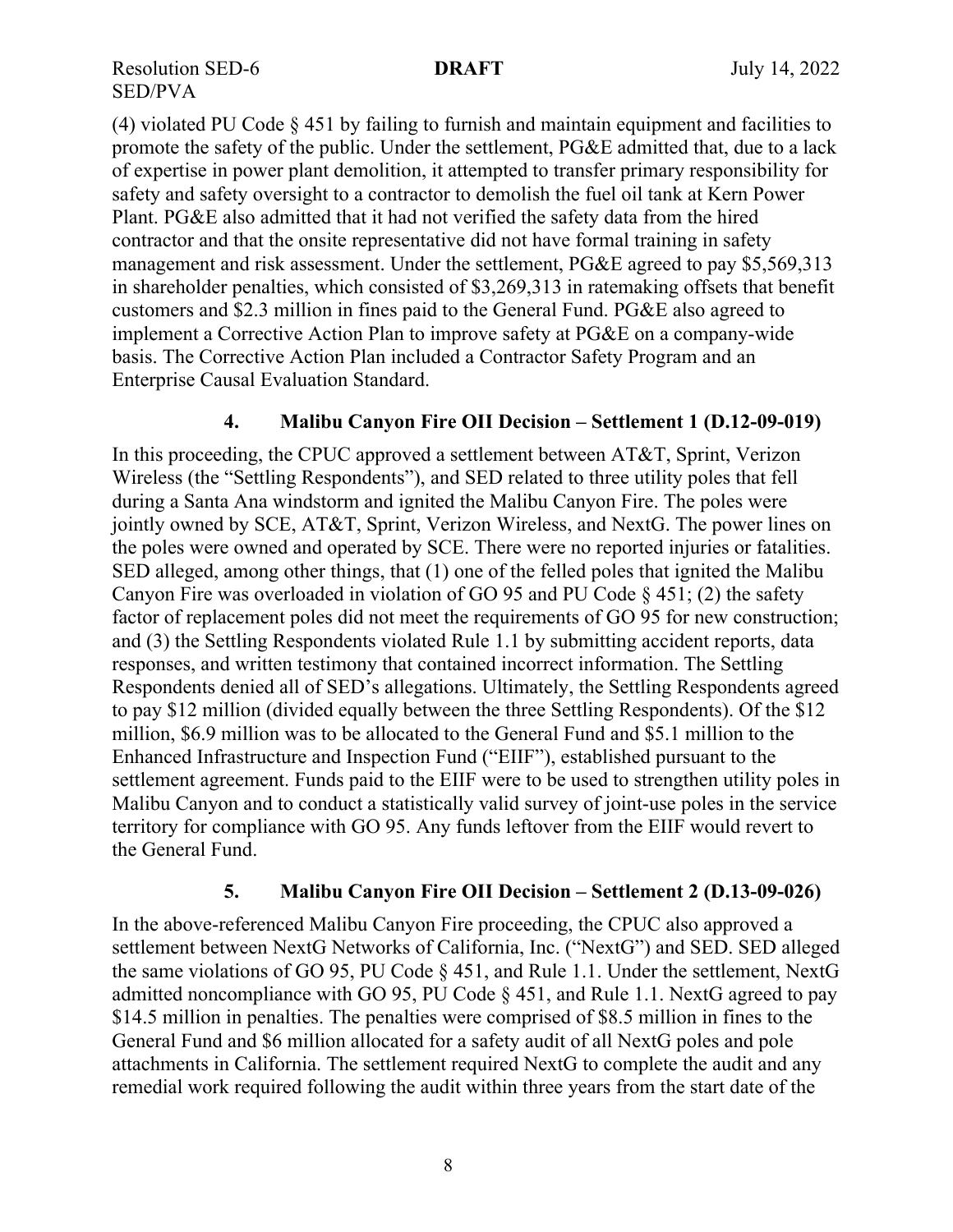audit. NextG agreed to pay any money left over from the \$6 million to the General Fund; that money could not be used for any remedial work related to substandard facilities identified in the audit.

# **6. Malibu Canyon Fire OII Decision – Settlement 3 (D.13-09-028)**

In the above-referenced Malibu Canyon Fire proceeding, the CPUC also approved a settlement between SCE and SED. SED alleged the same violations of GO 95, PU Code § 451, and Rule 1.1. SCE admitted that: (1) one of the poles was overloaded in violation of GO 95; (2) it failed to take prompt action to prevent the pole from overloading, in violation of PU Code § 451; and (3) it withheld relevant information from SED and the CPUC in violation of Rule 1.1. Under the settlement, SCE admitted noncompliance with GO 95, PU Code § 451, and Rule 1.1. SCE agreed to pay \$20 million to the General Fund and provide \$17 million to assess utility poles in the Malibu area for compliance with GO 95 safety factors and SCE's internal standards. SCE agreed to remediate all substandard utility poles. All \$37 million in fines were comprised of shareholder penalties.

# **7. The Witch/Rice and Guejito Fire Settlements (D.10-04-047)**

In late October 2007, several severe fires occurred in the San Diego area. The Rice Fire ignited in Fallbrook, California, and the Witch Fire ignited in southern San Diego County near State Highway 78 and Santa Ysabel. The Guejito Fire started in the San Pasqual area of the county. In San Diego County, the fires burned more than 197,000 acres, over 1,100 residences were destroyed, and two people were killed. Under the terms of the approved settlement, San Diego Gas & Electric Company ("SDG&E") paid \$14.35 million to the General Fund; CoxCom Inc., and Cox California Telcom LLC Agreement, CoxCom Inc. and Cox California Telcom LLC paid \$2 million to the General Fund; SDG&E was also required to reimburse SED up to an additional \$400,000 in order to implement a computer work module; and SDG&E was required to remit any unused balance of the \$400,000 to the General Fund.

# **8. The 2017 and 2018 Wildfire Settlement (D. 20-05-019)**

In October 2017 and November 2018, multiple wildfires occurred across PG&E's service territory in Northern California. The 2017 and 2018 wildfires were unprecedented in size, scope, and destruction. The Commission's decision states that at the peak of the 2017 wildfires, there were 21 major wildfires that, in total, burned 245,000 acres and causing 44 fatalities, 22 of which are attributed to fires started by PG&E facilities. PG&E's equipment failure started the 2018 Camp Fire, which burned approximately 153,336 acres, destroyed 18,804 structures, and resulted in 85 fatalities. The Commission imposed penalties totaling \$2.137 billion on PG&E, which consisted of \$1.823 billion in disallowances for wildfire-related expenditures, \$114 million in System enhancement Initiatives and corrective actions, and \$200 million fine payable to the General Fund (which was permanently suspended).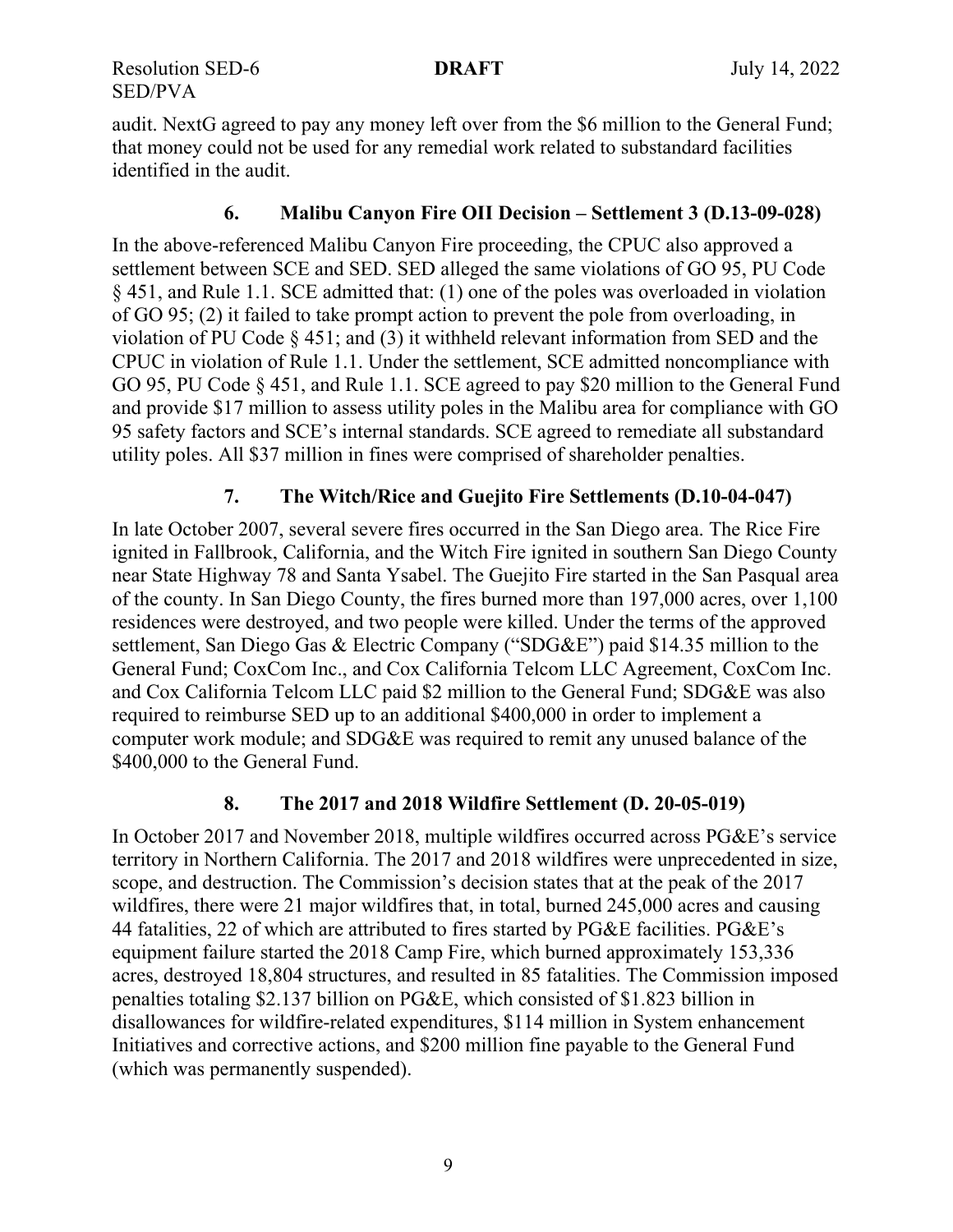### **Discussion of Precedents**

The above precedents provide a wide range of outcomes in enforcement decisions involving electric operations safety issues. Some of the violations include violations of Commission rules, including Rule 1.1. While this case involves serious allegations, there are no allegations of deliberate misconduct and no Rule 1.1 allegations.

As the Enforcement Policy notes, "The penalties assessed in cases are not usually directly comparable."**<sup>8</sup>** That appears to be the situation here – an examination of potentially relevant Commission precedent shows that the factual circumstances presented here are not reasonably comparable to those in other cases where penalties were assessed, except in a very broad sense. When examined in a broad manner, the level of sanctions imposed here is certainly within the range previously imposed by the Commission – there is nothing to indicate that the ACO is an outlier. The ACO results in a reasonable outcome considering the applicable precedents.

## **COMMENTS ON DRAFT RESOLUTION**

The Draft Resolution was served by email on PG&E and other interested parties on June 7, 2022, in accordance with Cal. Pub. Util. Code § 311(g). Comments were due on June 27, 2022. Comments were received:

# **FINDINGS AND CONCLUSIONS**

- 1. Pursuant to Resolution M-4846, SED and PG&E negotiated a proposed settlement relating to PG&E's involvement in the ignition of the 2019 Kincade Fire, and presented an ACO to the Commission for its review and consideration.
- 2. In Resolution SED-6, the Commission approved the ACO.
- 3. TURN filed an application for rehearing of Resolution SED-6.
- 4. In Decision 22-04-058, the Commission denied rehearing on all but one issue raised by TURN, and granted rehearing on Resolution SED-6's failure to include the analysis set forth in the Penalty Assessment Methodology.
- 5. This Resolution performs the analysis set forth in the Penalty Assessment Methodology relating to the ACO for the Kincade Fire, and incorporates that analysis into Resolution SED-6.
- 6. Based on the analysis under the Penalty Assessment Methodology, the agreed-upon fines, safety measures and disallowances are reasonable in light of the circumstances.
- 7. No other changes are made to Resolution SED-6.

**<sup>8</sup>** Enforcement Policy at 21.